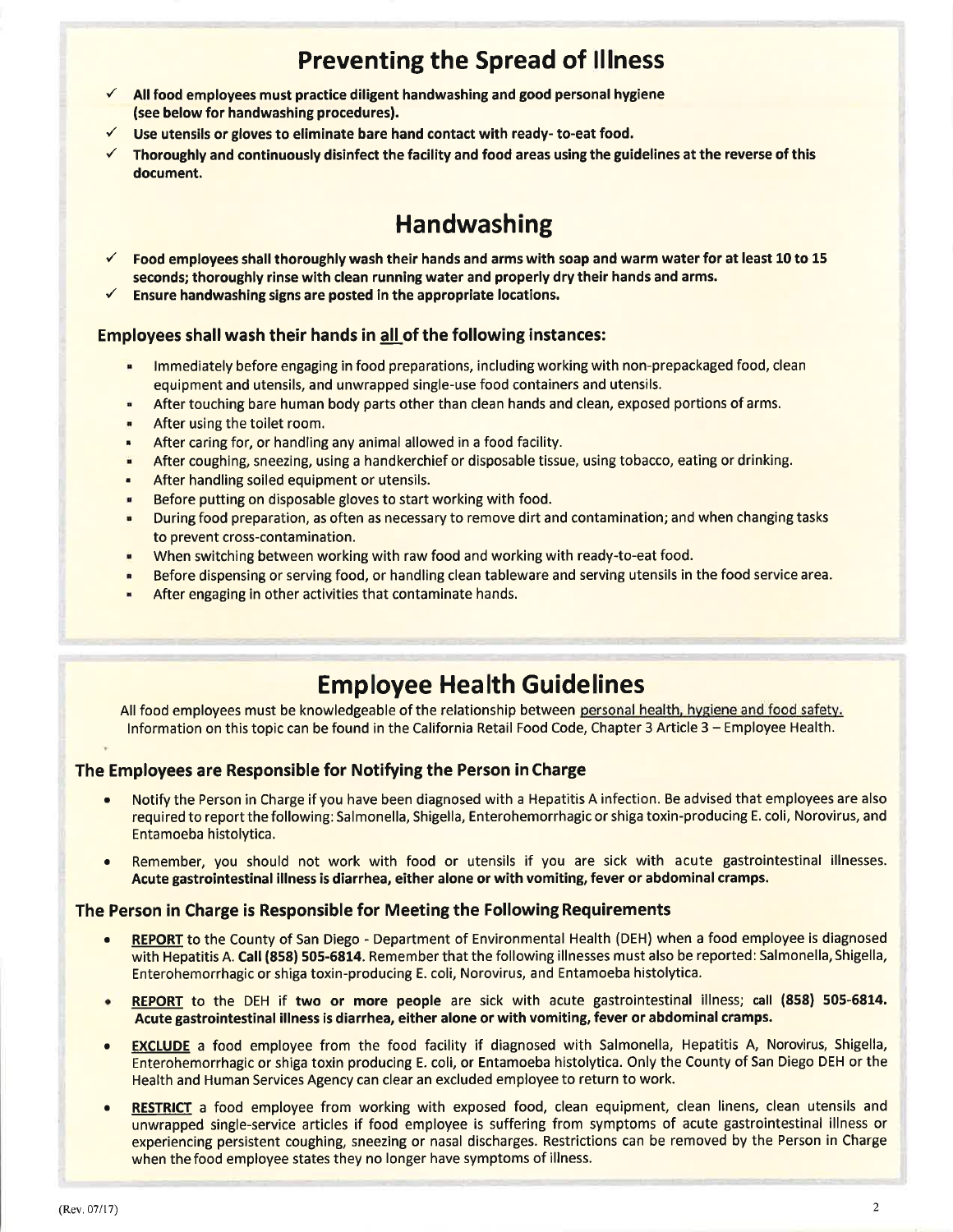

NICK MACCHIONE, FACHE AGENCY DIRECTOR

HEALTH AND HUMAN SERVICES AGENCY PUBLIC HEALTH SERVICES 3851 ROSECRANS STREET, MAIL STOP P-578 sAN DIEGO, CA 921 10-3134 (619) 531-5800. FAX (619) 542-4186

WILMA J, WOOTEN, M.D., M.P.H PUBLIC HEALTH OFFICER

August 21,2017

- TO Fire and Emergency Medical Services Agencies Food Handlers Healthcare Personnel Homeless Providers Law Enforcement Agencies Local Businesses Substance Use Treatment Providers
- FROM: Wilma J. Wooten, M.D., M.P.H., Public Health Officer &Director, Public Health Services

### ONGOING HEPATITIS A OUTBREAK IN SAN DIEGO COUNTY

Public Health Services Division, in the County of San Diego Health and Human Services Agency, continues to investigate a large, **ongoing outbreak of Hepatitis A**. This disease is a highly contagious liver infection that is spread when a person ingests food or water that has been contaminated by the feces of an infected person (i.e., touching objects or eating food that someone with Hepatitis A handled). As of **August 21, 2017, 352 cases** have been reported since late November 2016, with most cases occurring since March 2017. This is significantly higher than the one or two cases per month typically reported.

The majority of persons impacted in this outbreak have been homeless and/or persons using illicit drugs. Hepatitis A is usually transmitted when an infected person has not washed her/his hands after using the bathroom or before preparing and eating food.

Hepatitis A vaccination is the best way to prevent the disease. Public Health Services is working to increase access to the vaccine for homeless persons and illicit drug users through large vaccination clinics and small outreach teams. Most employees have a low risk of contracting Hepatitis A if they comply with hand-washing and other hygiene requirements associated with their jobs. The following categories of people are routinely recommended to get the Hepatitis A vaccine by the Centers for Disease Control and Prevention Advisory Committee on Immunization Practices:

- o Users of injection and non-injection illegal drugs;
- $\circ$  People with chronic liver conditions, such as cirrhosis, Hepatitis C, & Hepatitis B;
- o Men who have sex with men;